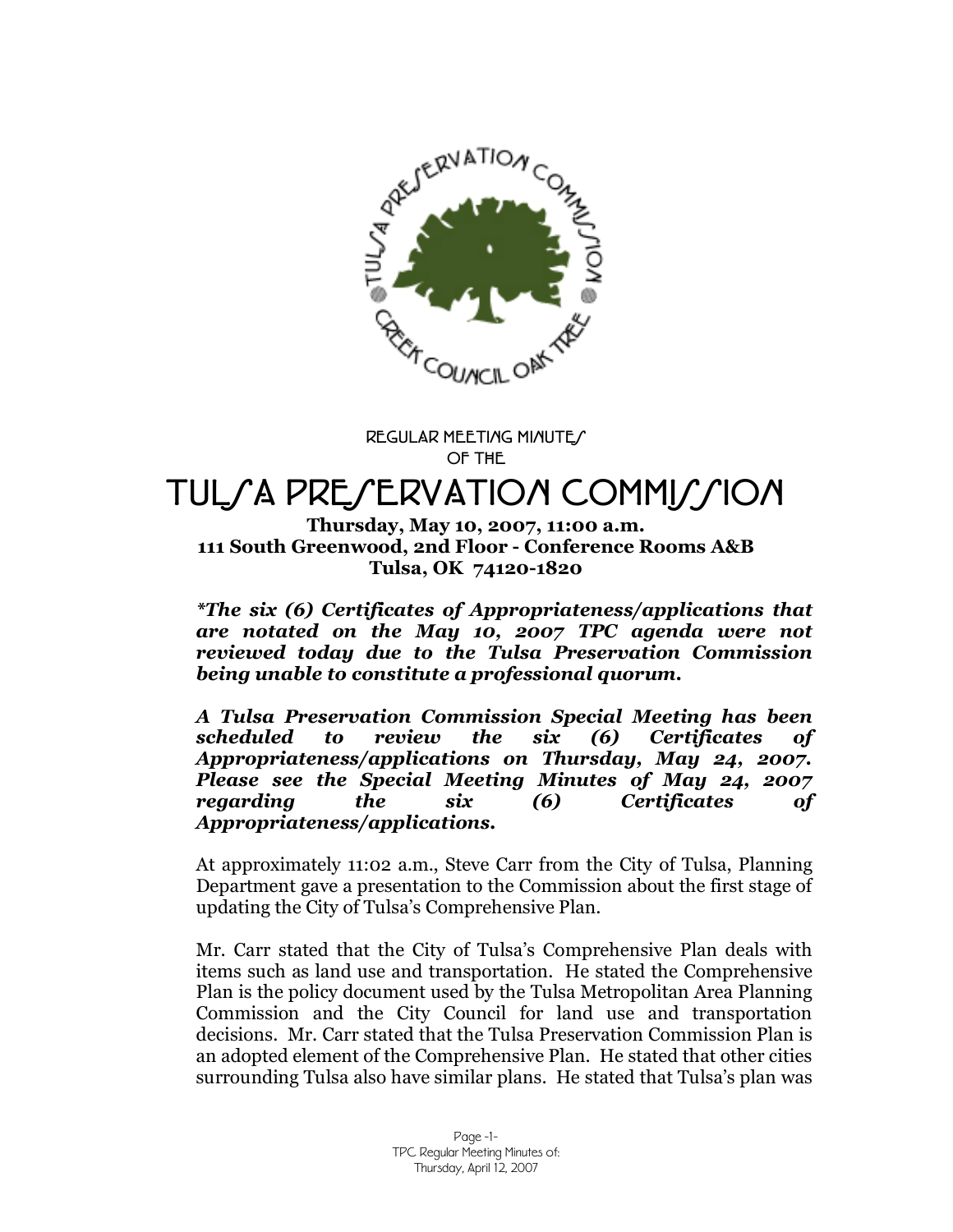last updated comprehensively over 30 years ago, and that it was time for Tulsa to redevelop our plan.

Mr. Carr stated that the PlaniTulsa Steering Committee and staff are in step 1 of updating the Comprehensive Plan. Mr. Carr stated that PlaniTulsa is meeting with boards, authorities, commissions, and lots of neighborhood groups to get ideas about the process of building this plan from the bottom up. Mr. Carr stated that once the steering committee gets these ideas and input from various groups, they will be incorporated into writing a request for proposals to hire a consulting team, to join the City's team to work toward building Tulsa's future.

Mr. Carr stated that it will take between  $1\frac{1}{2}$  years to 3 years to gather all the ideas and process the information necessary for preparing the plan. Mr. Carr stated that the plan starts with your ideas; and that he had distributed a brochure/survey asking three (3) important questions. He asked the members of the Commission to please note on the survey what they think is most important for Tulsa to be like over the next 10 to 20 years (regarding where you live, work, shop, learn, visit and play).

- Question 1: Tulsa most needs to be like?
- Question 2: Tulsa's most valuable or important assets or opportunities are? and;
- Question 3: Tulsa's most critical issues, problems or concerns are?

The Commission verbally responded to Mr. Carr's request and answered his questions. After all the ideas from the Commission were written down, Mr. Carr stated that the Commission's ideas for updating Tulsa's Comprehensive Plan will be noted on the website, www.Planitulsa.org for review. Mr. Carr thanked the V-Chairperson and Commission members for giving him the opportunity to present his presentation to them about the first stage of updating the Tulsa Comprehensive Plan.

**1. Roll Call** – Vice-Chairperson O'Neal called the regular meeting to order at 11:38 a.m., and Mrs. Warrior announced the Roll Call.

#### **Members Present**:

Vice-Chairperson, Breniss O'Neal; Secretary, Barbara Smallwood; Rex Ball; Michelle Cantrell; Dusty Peck; Alice Rodgers; Kristen Bergman; Bill Andoe; & Mary Lee Townsend.

# **Member(s) Absent:**

Chairman, Jim Turner; Charles Gilmore; Herb Fritz; Jack Hodgson; & Bob Winchester.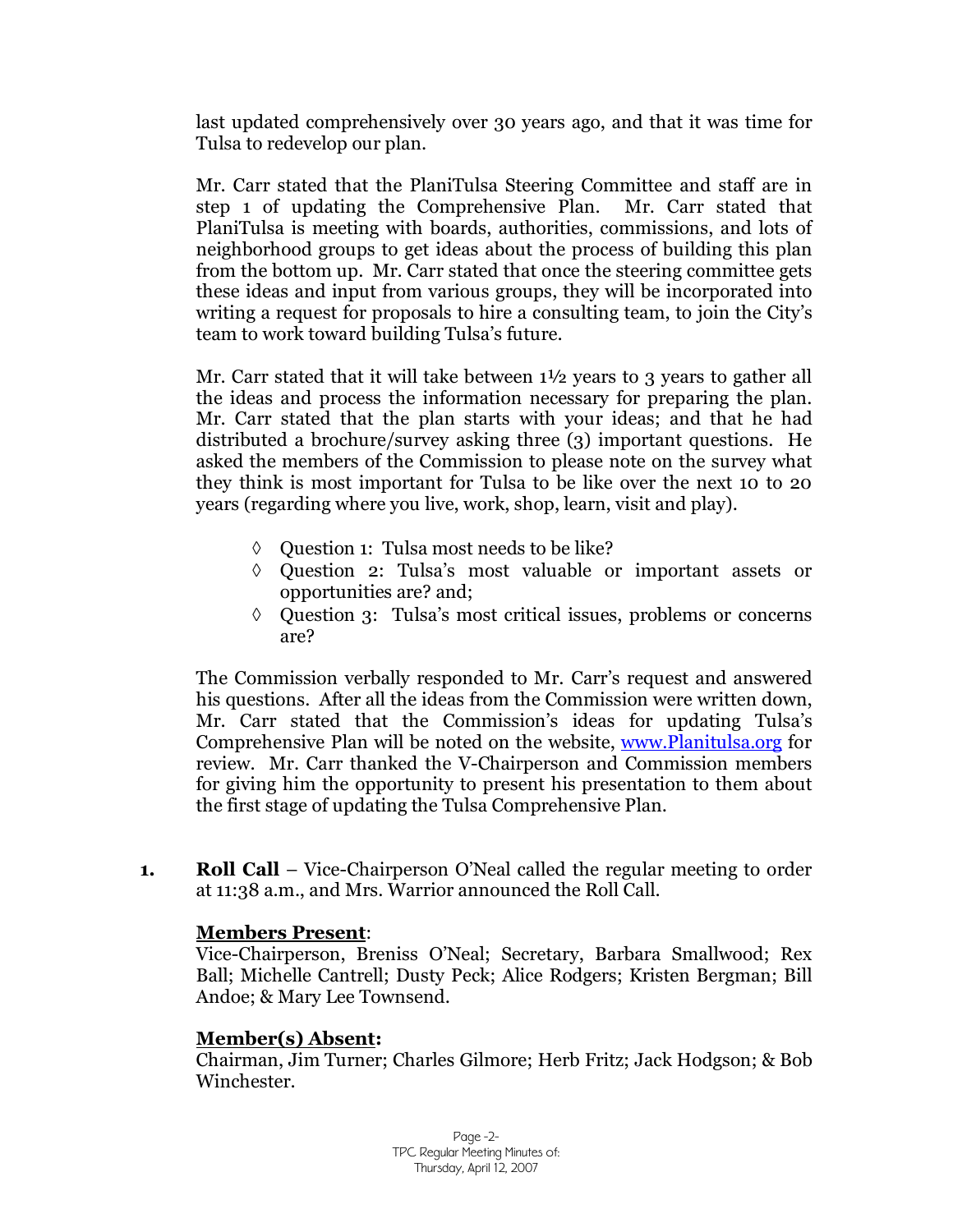#### **Others Present:**

Amanda DeCort, Fannie Warrior, Kurt Ackermann, Ed Sharrer, David Breed, Shawn Schaefer, Chip Atkins, Melissa Cooper, John Duvall, Brian Sachse, Beth Sachse, Sallie Hughes, Tony Laizure & Rodger Goodhead.

Mrs. Warrior announced that the Tulsa Preservation Commission had a regular quorum for the Commission to conduct all business on the agenda except to review the Certificates of Appropriateness. Mrs. Warrior stated that in order for the Commission to be able to review the Certificates of Appropriateness that the Commission would need one more professional member of the board to attend the meeting.

Vice-Chairperson O'Neal apologized to the COA applicants, neighborhood residents and interested parties that the Commission was waiting for the fourth professional member that was in route to the meeting; and that after his arrival that the Commission would be able to review the Certificates of Appropriateness as indicated on the agenda.

Vice-Chairperson O'Neal moved to the next agenda item.

#### **2. Approval of Meeting Minutes:**

- a. Regular Meeting Minutes of April 12, 2007 &
- b. Special Meeting Minutes of April 26, 2007

Vice-Chairperson O'Neal asked if there was a motion on the floor to approve the regular and special meeting minutes of April 12th and April 26th of 2007. Secretary Smallwood made a motion to approve the Regular Meeting Minutes of April 12, 2007; and the Special Meeting Minutes of April 26, 2007. Commissioner Cantrell seconded.

#### **Roll Call Vote to Approve Regular Meeting Minutes of April 12, 2007 & Special Meeting Minutes of April 26, 2007:**

V-Chairperson O'Neal – Aye; Secretary Smallwood – Aye; Mary Lee Townsend – Aye; Rex Ball – Aye; Bill Andoe – Aye; Kristen Bergman – Aye; Michelle Cantrell –Aye; Dusty Peck – Aye; & Alice Rodgers - Aye. The motion was **Approved Unanimously by members present and voting.**

Vice-Chairperson O'Neal moved to agenda item, iii, under Unfinished Business.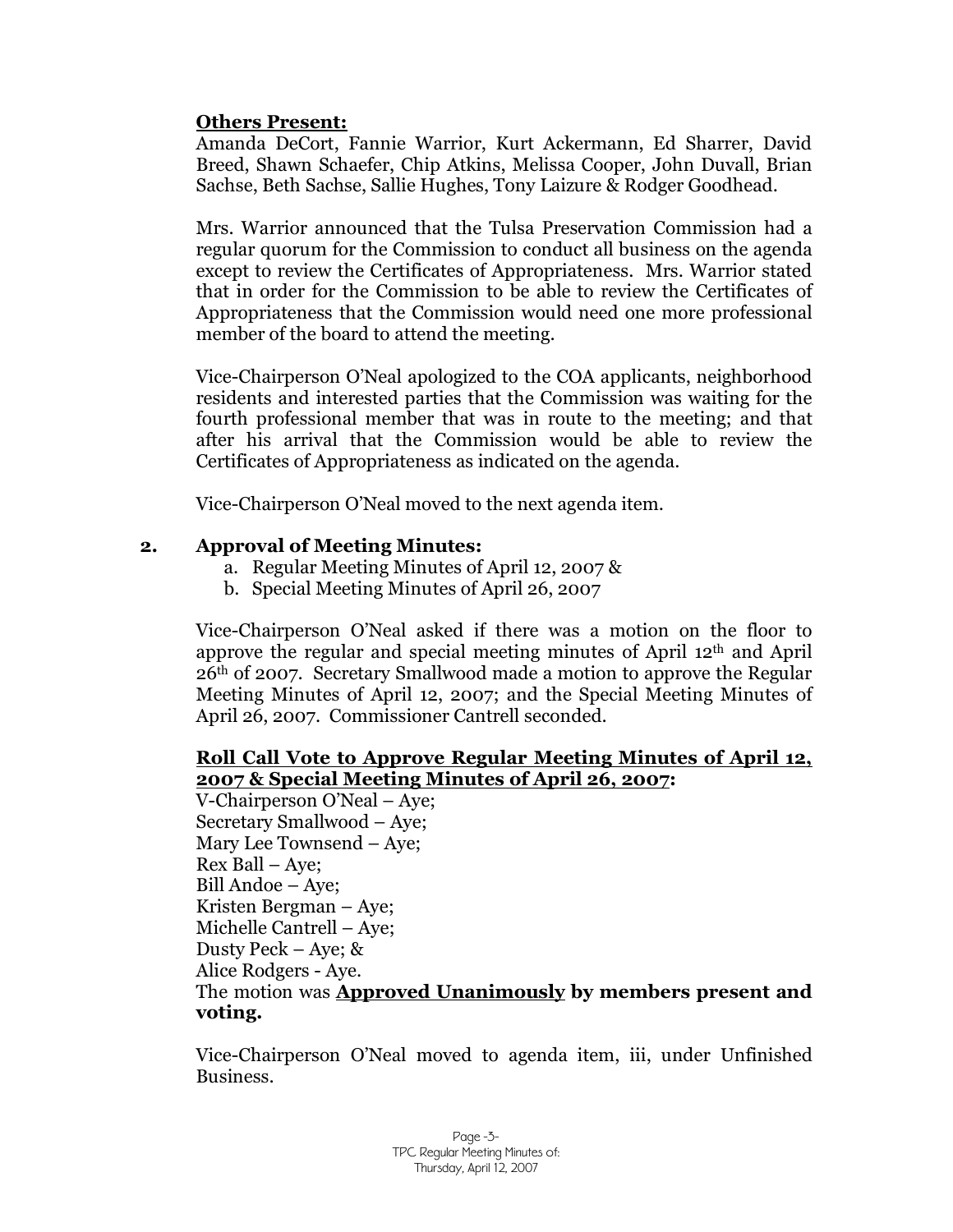# **3. Unfinished Business**

iii. 1313 S. Elwood, Perryman House c. 1886 (Riverview) Homeowner Greg Guerrero requests TPC letter of support for his BOA variance application. In order to rebuild the home's original tower, a height variance will be required.

Amanda DeCort stated that Mr. Guerrero was not yet present at the meeting because he would normally address the Commission after COAs were finished. She relayed that he would like to request a letter of support from the Commission for his Board of Adjustment appeal for a height variance to rebuild the home's original Victorian tower. The Perryman House, now located at 1313 S. Elwood, may be the second oldest house in Tulsa. It was built in 1886 and moved to its present location many years ago. Its Plains Victorian architectural style is very rare for Tulsa.

After a brief discussion, Commissioner Ball made a motion to honor Mr. Guerrero's request that Chairman Turner draft the letter of support. Secretary Smallwood seconded.

#### **Roll Call Vote to approve support letter for height variance at the Perryman House:**

V-Chairperson O'Neal – Aye; Secretary Smallwood – Aye; Mary Lee Townsend – Aye; Rex Ball – Aye; Bill Andoe – Aye; Kristen Bergman – Aye; Michelle Cantrell – Aye; Dusty Peck – Aye; & Alice Rodgers - Aye. The motion was **Approved Unanimously by members present and voting.**

Vice-Chairperson O'Neal moved to agenda item, 5., Chair Report.

#### **5. Chair Report**

Review nominations of neighborhood representatives

Vice-Chairperson O'Neal asked if anyone would like to make a motion to nominate Tim Williams as Brady Heights Neighborhood Representative.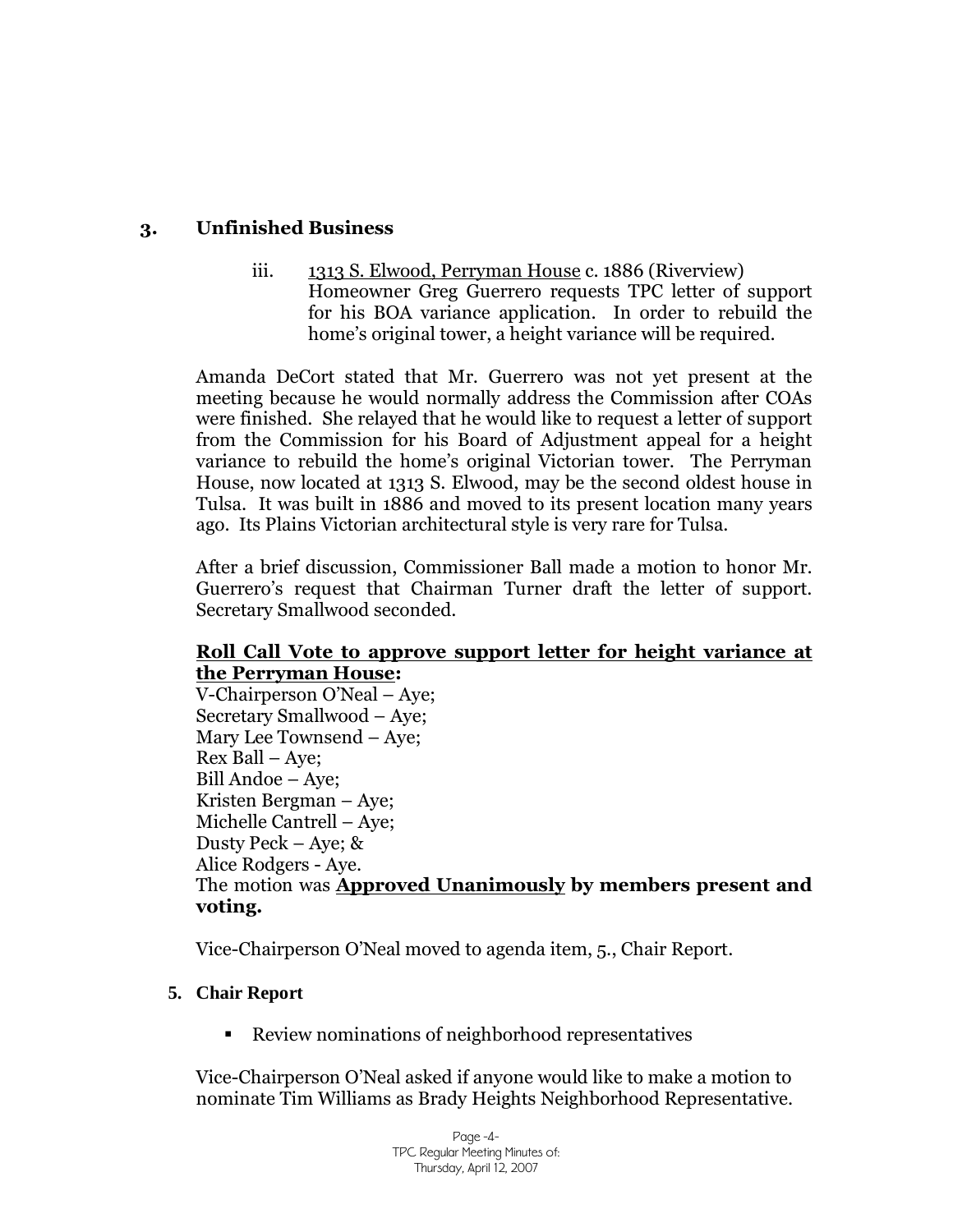Secretary Smallwood made a motion to nominate Tim Williams as Brady Heights Neighborhood Representative. Commissioner Townsend seconded.

### **Roll Call Vote to approve Tim Williams as Brady Heights Neighborhood Representative:**

V-Chairperson O'Neal – Aye; Secretary Smallwood – Aye; Mary Lee Townsend – Aye; Rex Ball – Aye; Bill Andoe – Aye; Kristen Bergman – Aye; Michelle Cantrell – Aye; Dusty Peck – Aye; & Alice Rodgers - Aye. The motion was **Approved Unanimously by members present and voting.**

 Discuss potential buyers interested in purchasing properties for demolition

Due to Chairman Turner's absence, the Commission did not discuss the agenda item of potential buyers that are interested in purchasing properties for demolition. This subject will be discussed at a later time.

Vice-Chairperson O'Neal announced that the Commission was not going to be able to review any of the six (6) COA applications at the present meeting. She apologized to the COA applicants, neighborhood residents and interested parties, explaining that the Commission did not have the necessary professional quorum.

Vice-Chairperson O'Neal asked the COA applicants to please suggest a day that they would prefer for the Commission to schedule a special meeting to review the six (6) applications. Most of the applicants responded by stating that they would prefer any day that the Commission chooses as long as the Special Meeting is soon.

Commissioners and staff discussed meeting dates to determine when the most professional members will be able to attend. Vice-Chairperson O'Neal scheduled a Special Meeting to review the six (6) COA applications on Thursday, May 24, 2007 at 10:00 a.m., in the 2nd Floor Conference Rooms A & B. She apologized again to the COA applicants for the inconvenience.

#### **6. Absence Report under review:**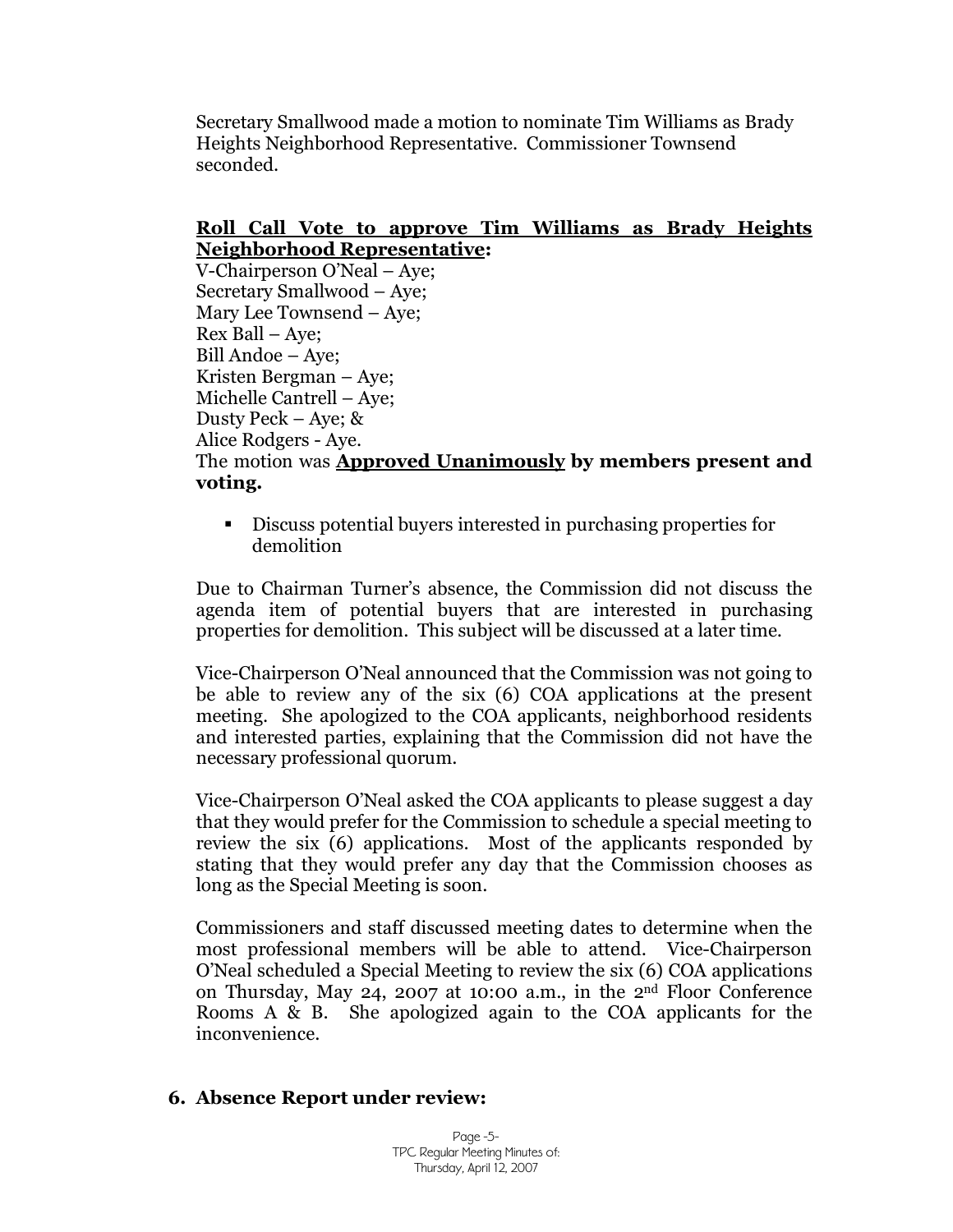Herb Fritz – Illness

Secretary Smallwood made a motion to excuse Commissioner Fritz from the following Regular and Special TPC Meetings:

- January 11, 2007 Regular Meeting;
- February 8, 2007 Regular Meeting;
- $\Diamond$  March 8, 2007 Regular Meeting;
- April 10, 2007 Special Meeting;
- April 26, 2007 Special Meeting; &
- $\Diamond$  May 10, 2007 Regular Meeting; due to illness.

Commissioner Ball seconded.

#### **Roll Call Vote to excuse Commissioner Fritz from the above listed Regular and Special TPC Meetings:**

V-Chairperson O'Neal – Aye; Secretary Smallwood – Aye; Mary Lee Townsend – Aye; Rex Ball – Aye; Bill Andoe – Aye; Kristen Bergman – Aye; Michelle Cantrell – Aye; Dusty Peck – Aye; & Alice Rodgers - Aye. The motion was **Approved Unanimously by members present and voting.**

#### **1. Staff Report**

Upcoming Board of Adjustment cases

Ms. DeCort reported that the Board of Adjustment has received two (2) appeals on Richard Winn's recent New Construction application for the duplex in Swan Lake. She stated that the applicant filed an appeal of the conditions placed on the approval by the TPC, and a neighborhood resident filed a second appeal against the Commission's decision to approve the proposal at all. She encouraged the Commissioners to please attend the Board of Adjustment Hearing on both appeals.

■ Board Vacancy

Ms. DeCort reported that Commissioner Karen Rogers, Professional Tulsa Public Schools Representative of the Tulsa Preservation Commission has resigned from the board due to job conflicts. She asked the Commission if